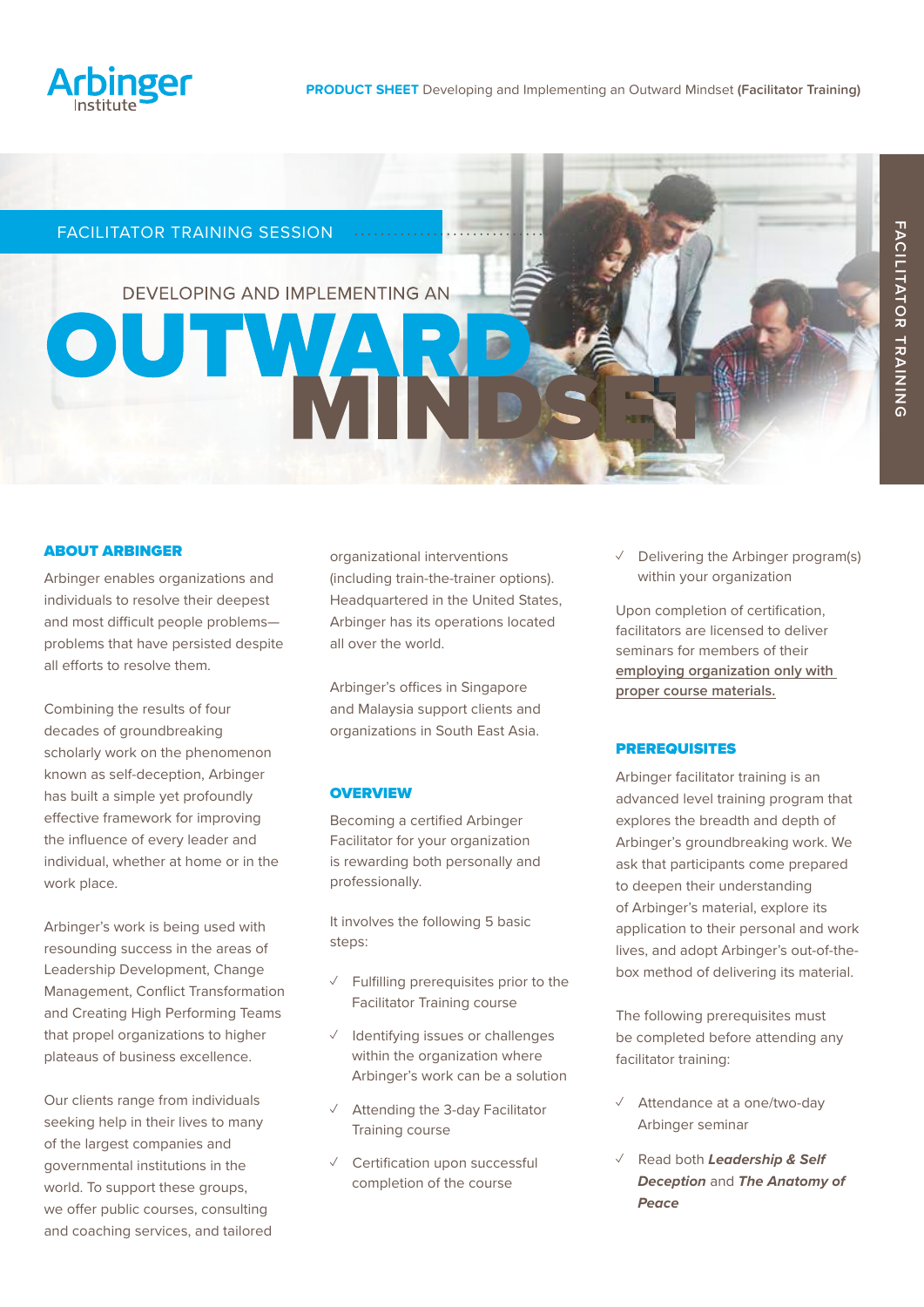## COURSE STRUCTURE

Arbinger Facilitator Training is a 3-day course.

This course equips participants with a deep understanding of Arbinger's material, preparing participants to deliver this material within their organization. Because Arbinger's work is a complete model rather than a compilation of ideas, a significant dimension of the training is learning to be able to comprehend and deliver all the principles as elements of a complete framework in a logically coherent manner.

During the 3-day training experience participants learn:

- » How to facilitate Arbinger's core and implementation material
- » How to facilitate applying Arbinger's core philosophy to the workplace
- » How to ensure that the facilitator invites an out-of-the-box space for participants
- » To reflect carefully and deeply upon personal boxes that impede facilitator excellence

#### **Facilitator training schedule:**

- » Developing an Outward Mindset– 1.5 days
- » Implementing an Outward Mindset – 1 day
- » Live delivery of session 1/2 day

The internationally bestselling word-ofmouth phenomenon that is changing lives and transforming organizations

Now in 30 languages OVER 2 MILLION COPIES SOLD

#### LICENSING & CERTIFICATION

Upon successful completion of the 3-day course, Facilitators are certified to utilize the Arbinger training and implementation material in their employing organization only. A contract will be signed with the individual at the end of the training outlining the scope of delivery, including what material they can utilize and the per-participant cost of training materials.

Note: In the event of employment termination or a change of company, the facilitator is not automatically certified to deliver Arbinger

material in their new organization. Entering into a new agreement with Arbinger will be needed.

*Reminder–this course is for employees who will be delivering Arbinger's training component application within their respective organization. This course is not for independent consultants, coaches or other external organizational development service providers.*

*CONTACT:* Malar */ George Tel: +65* 62444900 *Email: events@arbingersea.com*



the Box

## WHO SHOULD ATTEND!

» Chairman, CEO (and other 'C' Level Leaders);

» Executive Directors, Directors;

» Vice Presidents, Assistant Vice Presidents;

» Deputy Directors, Assistant Directors responsible for Performance, Culture Change and Transformation;

√ Team Leaders, Change Enablers & Change Champions.

"The ARBINGER workshop has been one of the most impactful courses I have attended in my professional career - change from the inside out"

*Grace Cheong, VP APJ Human Resources F5 Networks Pte Ltd*

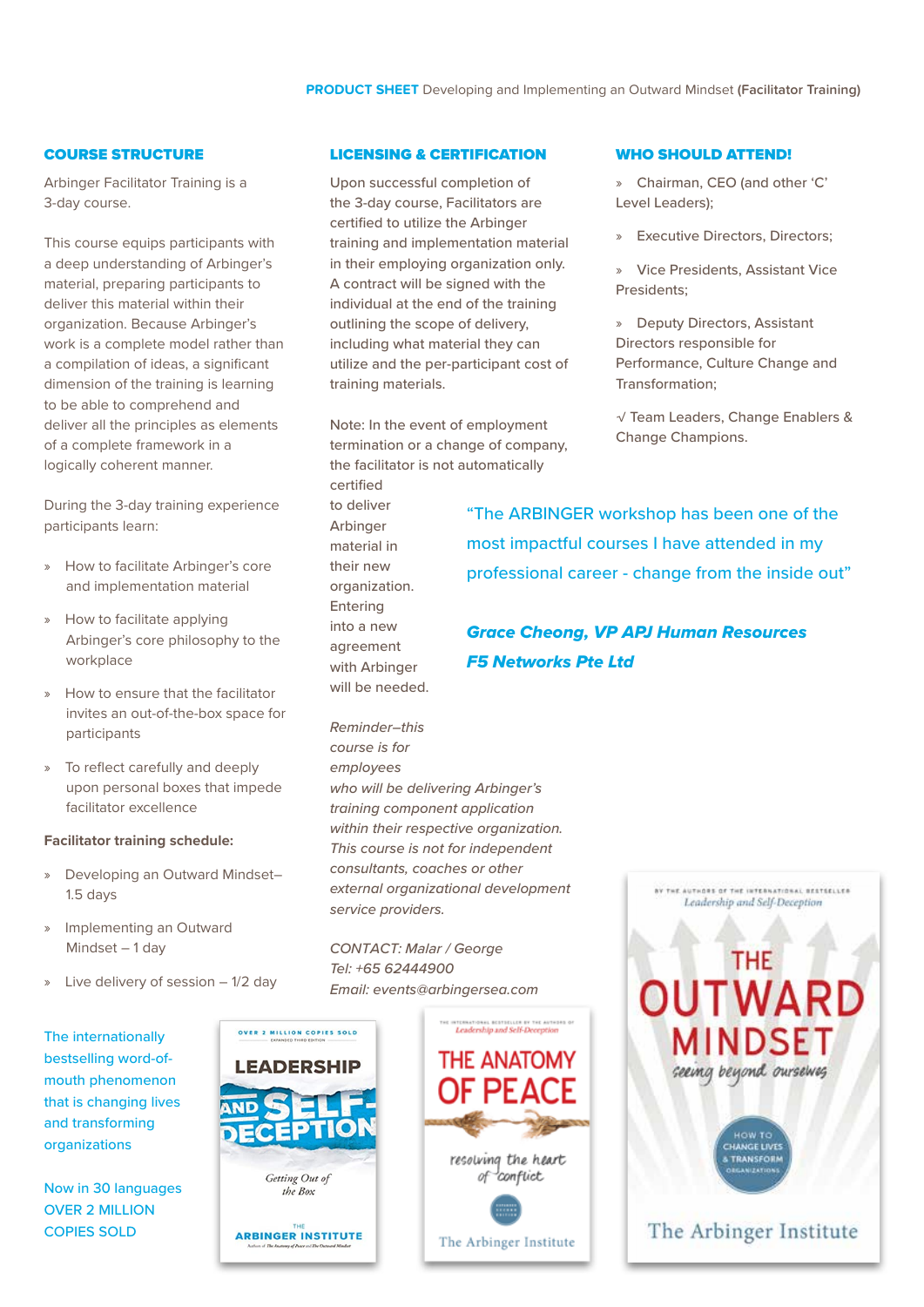## **PRODUCT SHEET** Developing and Implementing an Outward Mindset **(Facilitator Training)**

DEVELOPING AND IMPLEMENTING AN OUTWARD MINDSET (2-DAY WORKSHOP)



| <b>Section</b>                                      | <b>Section</b>                     |
|-----------------------------------------------------|------------------------------------|
| <b>WHY MINDSET MATTERS</b>                          | <b>IMPLEMENTING MINDSET CHANGE</b> |
| <b>THE TWO MINDSETS</b>                             | <b>TURNING JOBS OUTWARD</b>        |
| <b>HOW WE TURN INWARD</b>                           | What I do and Who I Impact         |
| <b>Self-Awareness Tool: Self-Betrayal</b>           | Applying S.A.M.                    |
| <b>Self-Awareness Tool: Inward Styles</b>           | <b>OUTWARD ACCOUNTABILITY</b>      |
| <b>Self-Awareness Tool: Collusion</b>               | <b>TOOLS FOR WORKING OUTWARD</b>   |
| <b>HOW WE TURN OUTWARD</b>                          | <b>Tools for Individuals</b>       |
| <b>Mindset-Change Tool: Influence Pyramid</b>       | <b>Tools for Teams</b>             |
| <b>Mindset-Change Tool: Outward Mindset Pattern</b> | <b>DAILY APPLICATON</b>            |
| <b>ARBINGER PRINCIPLES</b>                          |                                    |

# DAY 1 AGENDA DAY 2 AGENDA

| <b>Section</b>                     |  |
|------------------------------------|--|
| <b>IMPLEMENTING MINDSET CHANGE</b> |  |
| <b>TURNING JOBS OUTWARD</b>        |  |
| What I do and Who I Impact         |  |
| Applying S.A.M.                    |  |
| <b>OUTWARD ACCOUNTABILITY</b>      |  |
| <b>TOOLS FOR WORKING OUTWARD</b>   |  |
| <b>Tools for Individuals</b>       |  |
| <b>Tools for Teams</b>             |  |
| <b>DAILY APPLICATON</b>            |  |

*Note: This program can be split into two separate one day programs— Developing an Outward Mindset and Implementing an Outward Mindset . The Day 1 program is weighted more heavily on learning the concepts. The Day 2 program is weighted more heavily on immediate and practical application.*